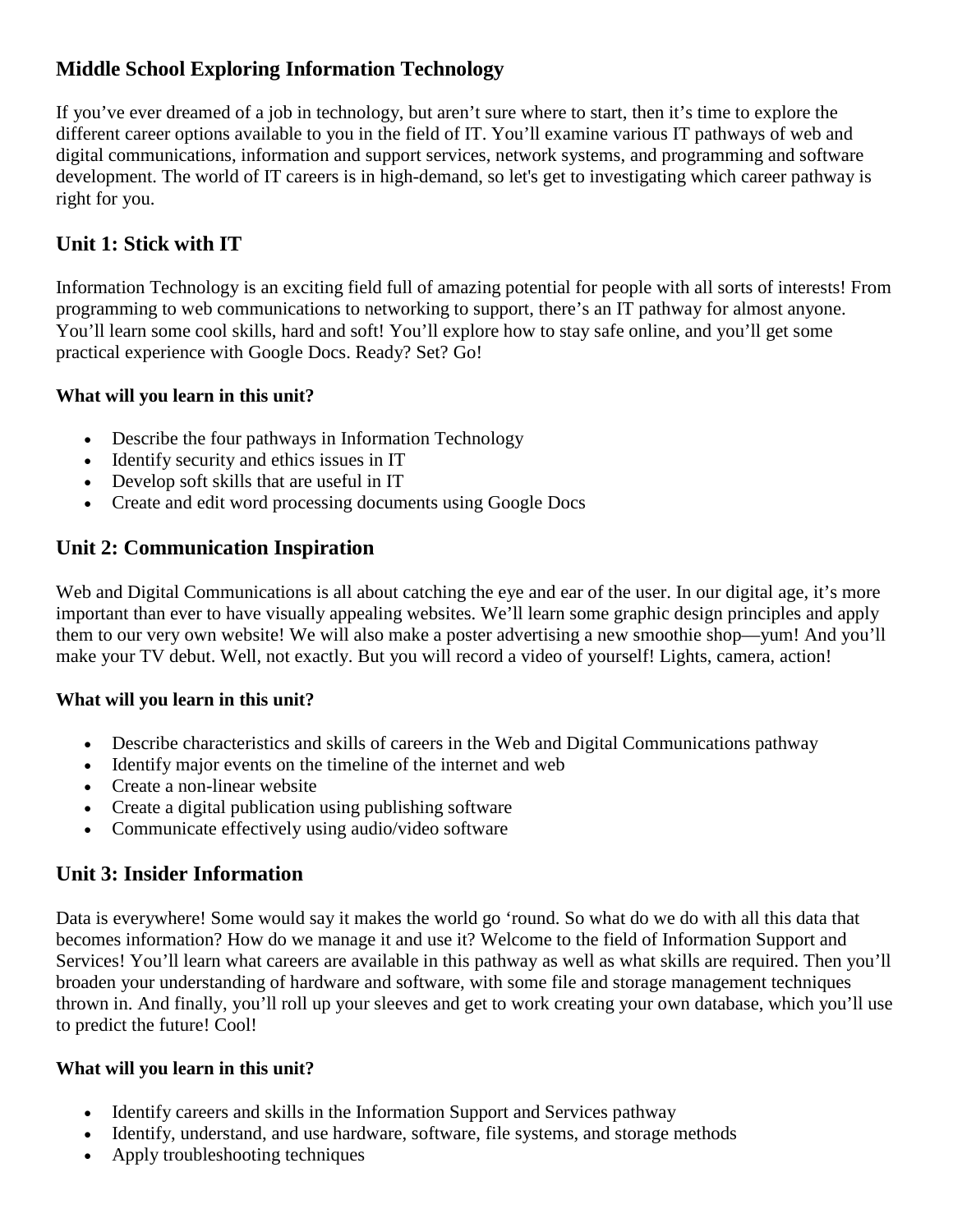- Create and edit a database
- Use data to analyze trends and predict future possibilities

# **Unit 4: Making the Connection**

Networks allow us to communicate with people across the world. They have transformed the way that companies do business as well as the way people live their lives. The Network Systems pathway is a very hot field to go into right now. We'll cover all the networking essentials and throw in some practical skills too. By the end of the unit, you'll know what networking positions are available and how to develop a resume and job application to eventually snag a position of your own!

#### **What will you learn in this unit?**

- Define and understand how networking technology is used
- Identify common network jobs and the skills required in those positions
- Use networking tools and commands like ping and traceroute
- Describe how to conduct a parliamentary meeting
- Develop a resume and apply for a job online

## **Middle School Exploring IT Midterm Exam**

- Review information acquired and mastered from this course up to this point.
- Take a course exam based on material from the first half of the course *Note*:*Youwillbeabletoopenthisexamonlyonetime*.

# **Unit 5: Coding 101**

The software development industry is growing like crazy! There are more than 1.3 million programmers and software developers in the United States alone. Software is a multi billion-dollar industry, and it's not showing any signs of slowing down. Get ready to learn the knowledge and basic skills you'll need as a programmer. You'll find out what careers are in this field and how to find a work-based learning experience in IT. And you'll become the quizmaster by creating your very own quiz game in Python!

### **What will you learn in this unit?**

- Identify skills, characteristics, and technology of the Programming and Software Development pathway
- Describe the phases of the software development life cycle
- Plan and create programs using Python
- Understand the connection between mathematical skills and coding
- Explore work-based learning opportunities

## **Unit 6: What's in Your Toolbelt?**

Do you know how to communicate? Of course you do! You've been talking for most of your life. But good communication involves more than just talking. In this unit, we'll learn how to send professional emails and instant messages. We'll conduct a research inquiry and present our findings. We'll learn about improving touch typing. We'll create a business report, spreadsheet, and chart. Let's communicate and learn about some useful tools!

#### **What will you learn in this unit?**